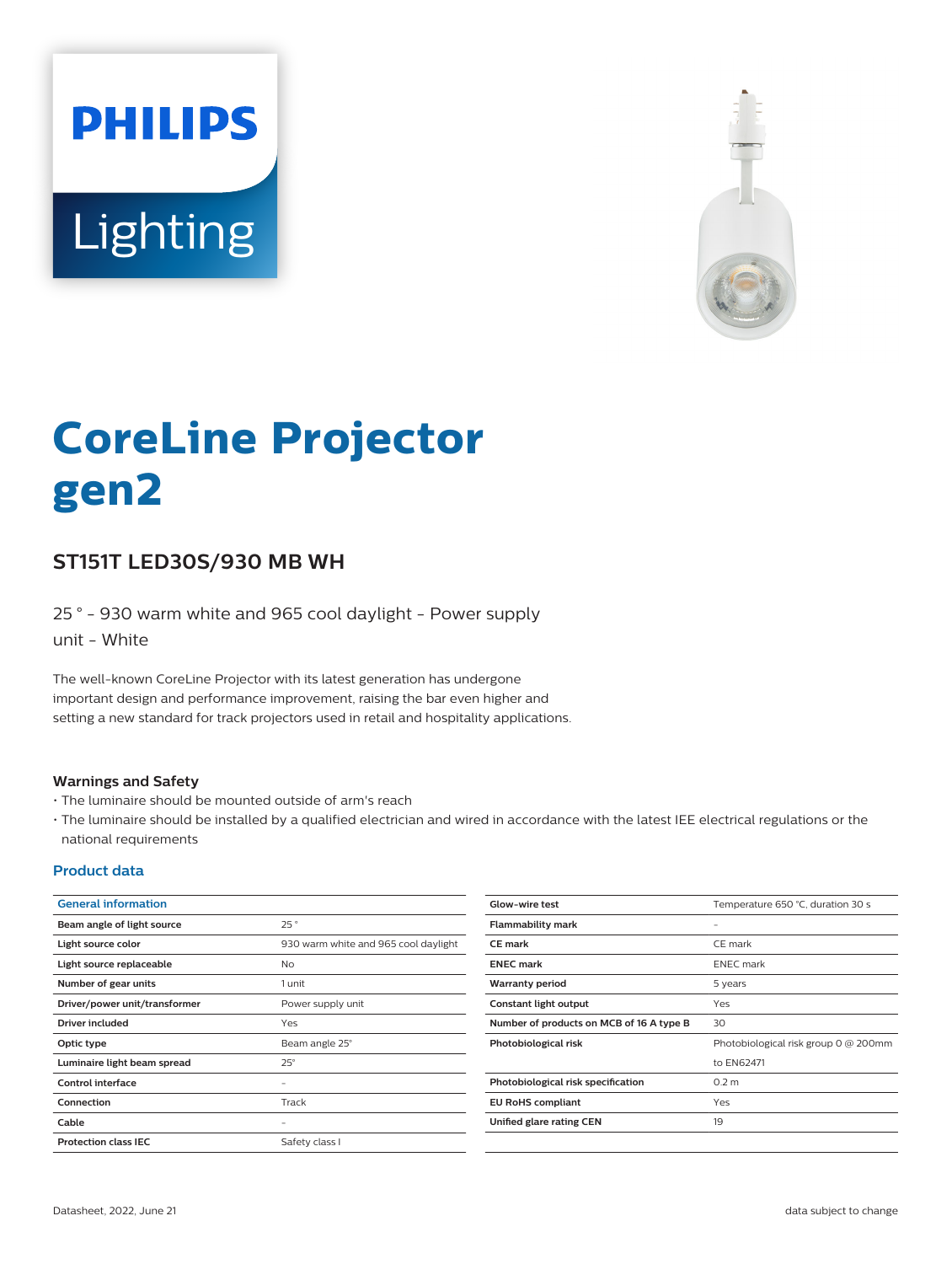## **CoreLine Projector gen2**

| <b>Light technical</b>              |                                        |  |
|-------------------------------------|----------------------------------------|--|
| <b>Saturated Red (R9)</b>           | >50                                    |  |
|                                     |                                        |  |
| <b>Operating and electrical</b>     |                                        |  |
| <b>Input Voltage</b>                | 220 to 240 V                           |  |
| <b>Input Frequency</b>              | 50 or 60 Hz                            |  |
| Initial CLO power consumption       | 30 W                                   |  |
| Average CLO power consumption       | 30 W                                   |  |
| Inrush current                      | 43.8 A                                 |  |
| Inrush time                         | 0.0115 ms                              |  |
| <b>Power Factor (Min)</b>           | 0.9                                    |  |
|                                     |                                        |  |
| <b>Controls and dimming</b>         |                                        |  |
| Dimmable                            | <b>No</b>                              |  |
|                                     |                                        |  |
| <b>Mechanical and housing</b>       |                                        |  |
| <b>Housing Material</b>             | Aluminum                               |  |
| <b>Reflector material</b>           |                                        |  |
| <b>Optic material</b>               | Polycarbonate                          |  |
| Optical cover/lens material         | Polycarbonate                          |  |
| <b>Fixation material</b>            |                                        |  |
| Optical cover/lens finish           |                                        |  |
| Overall length                      | 207 mm                                 |  |
| <b>Overall width</b>                | 87 mm                                  |  |
| <b>Overall height</b>               | 125 mm                                 |  |
| <b>Overall diameter</b>             | 80 mm                                  |  |
| Color                               | White                                  |  |
| Dimensions (Height x Width x Depth) | 125 x 87 x 207 mm (4.9 x 3.4 x 8.1 in) |  |
|                                     |                                        |  |
| <b>Approval and application</b>     |                                        |  |
| Ingress protection code             | IP20 [ Finger-protected]               |  |
| Mech. impact protection code        | IK03 [ 0.3 J]                          |  |

| Initial performance (IEC compliant)             |                          |
|-------------------------------------------------|--------------------------|
| Initial luminous flux (system flux)             | 3000 lm                  |
| <b>Luminous flux tolerance</b>                  | $+/-10%$                 |
| Initial LED luminaire efficacy                  | 100 lm/W                 |
| Init. Corr. Color Temperature                   | 3000 K                   |
| Init. Color Rendering Index                     | >90                      |
| Initial chromaticity                            | (0.4355, 0.4045) SDCM <4 |
| Initial input power                             | 30 W                     |
| Power consumption tolerance                     | $+/-10%$                 |
|                                                 |                          |
| Over time performance (IEC compliant)           |                          |
| Control gear failure rate at median useful life | 0.05%                    |
| 50000h                                          |                          |
| Lumen maintenance at median useful life*        | <b>L70</b>               |
| 50000h                                          |                          |
|                                                 |                          |
| <b>Application conditions</b>                   |                          |
| Ambient temperature range                       | $-20$ to $+40$ °C        |
| Performance ambient temperature Tq              | 25 °C                    |
| Maximum dim level                               | Not applicable           |
| Suitable for random switching                   | No                       |
|                                                 |                          |
| <b>Product data</b>                             |                          |
| Full product code                               | 871951452857499          |
| Order product name                              | ST151T LED30S/930 MB WH  |
| EAN/UPC - Product                               | 8719514528574            |
| Order code                                      | 911401846782             |
| <b>Numerator - Quantity Per Pack</b>            | 1                        |
| Numerator - Packs per outer box                 | 10                       |
| Material Nr. (12NC)                             | 911401846782             |
| Net Weight (Piece)                              | 0.510 kg                 |
|                                                 |                          |



## **Dimensional drawing**

**Sustainability rating** -